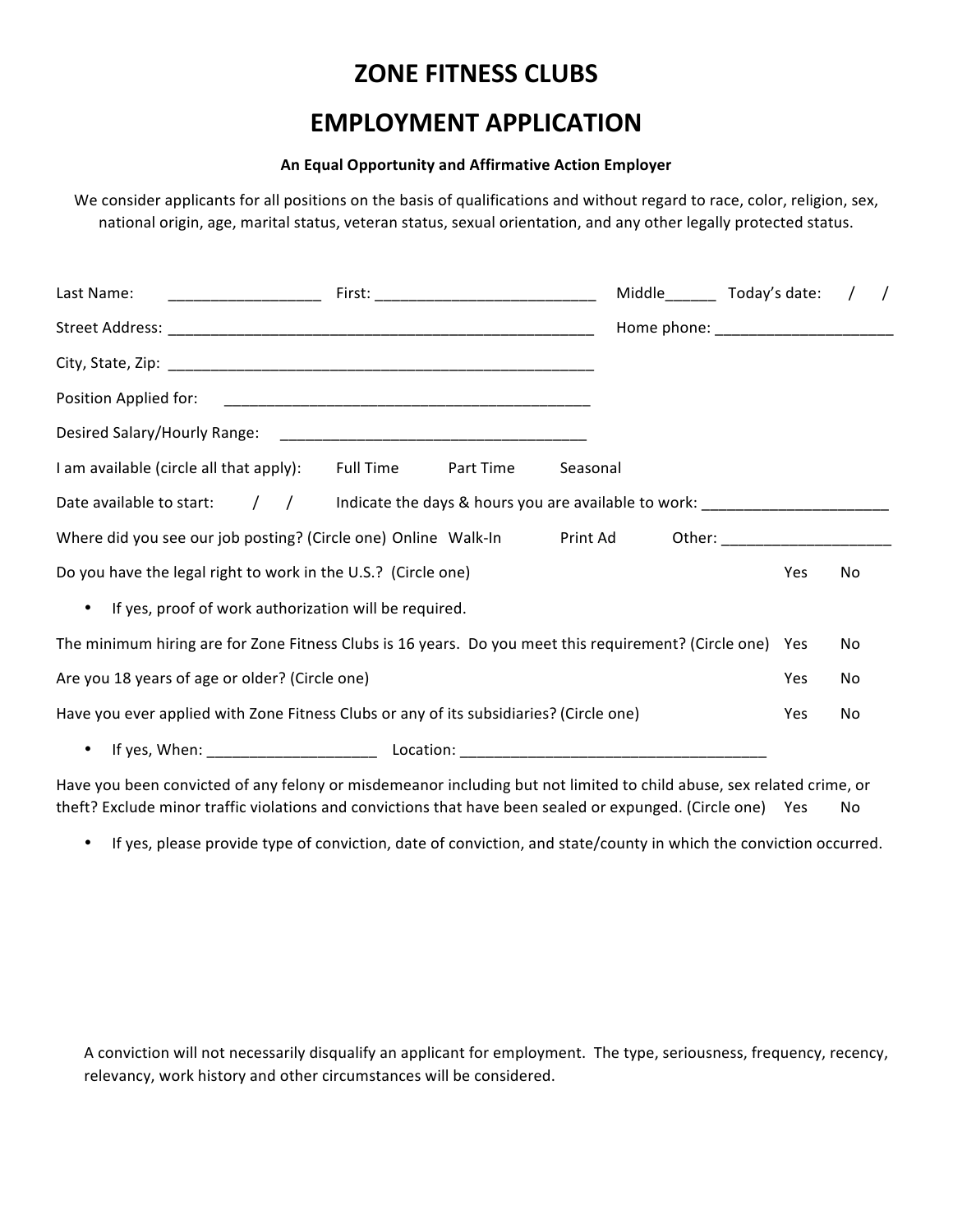## **EMPLOYMENT HISTORY**

| May we contact:                                          | Yes | No |                                                            |                                                                                                                       |                                                                                                                       |                                                                                                                        |  |
|----------------------------------------------------------|-----|----|------------------------------------------------------------|-----------------------------------------------------------------------------------------------------------------------|-----------------------------------------------------------------------------------------------------------------------|------------------------------------------------------------------------------------------------------------------------|--|
|                                                          |     |    |                                                            |                                                                                                                       |                                                                                                                       |                                                                                                                        |  |
| Position Title:                                          |     |    |                                                            |                                                                                                                       |                                                                                                                       |                                                                                                                        |  |
|                                                          |     |    |                                                            |                                                                                                                       |                                                                                                                       | Start Date: Month ______________ Year:___________ End Date: Month ______________ Year _____________                    |  |
| <b>Ending Salary:</b>                                    |     |    | ________________________________                           |                                                                                                                       |                                                                                                                       |                                                                                                                        |  |
| Duties and Responsibilities:                             |     |    |                                                            |                                                                                                                       | <u> 1989 - Johann John Stoff, deutscher Stoff, der Stoff, der Stoff, der Stoff, der Stoff, der Stoff, der Stoff, </u> |                                                                                                                        |  |
| Reason for leaving:                                      |     |    |                                                            |                                                                                                                       |                                                                                                                       |                                                                                                                        |  |
| Additional information:                                  |     |    |                                                            |                                                                                                                       |                                                                                                                       |                                                                                                                        |  |
|                                                          |     |    |                                                            |                                                                                                                       |                                                                                                                       |                                                                                                                        |  |
| <b>Name of Previous Employer:</b>                        |     |    |                                                            |                                                                                                                       |                                                                                                                       |                                                                                                                        |  |
| May we contact:                                          | Yes | No |                                                            | Phone number:                                                                                                         |                                                                                                                       | <u> 1989 - Johann Barn, amerikan bernama dalam penyanyi dan bernama dalam penyanyi dan bernama dalam pengaran dala</u> |  |
|                                                          |     |    |                                                            |                                                                                                                       |                                                                                                                       |                                                                                                                        |  |
| Position Title:                                          |     |    |                                                            |                                                                                                                       |                                                                                                                       |                                                                                                                        |  |
| Start Date: Month ____________ Year:__________ End Date: |     |    |                                                            |                                                                                                                       |                                                                                                                       |                                                                                                                        |  |
| <b>Ending Salary:</b>                                    |     |    | <u> 1919 - Johann John Stone, mensk politik fotograf (</u> |                                                                                                                       |                                                                                                                       |                                                                                                                        |  |
| Duties and Responsibilities:                             |     |    |                                                            |                                                                                                                       |                                                                                                                       |                                                                                                                        |  |
| Reason for leaving:                                      |     |    |                                                            |                                                                                                                       |                                                                                                                       |                                                                                                                        |  |
| Additional information:                                  |     |    |                                                            |                                                                                                                       |                                                                                                                       |                                                                                                                        |  |
|                                                          |     |    |                                                            |                                                                                                                       |                                                                                                                       |                                                                                                                        |  |
| <b>Name of Previous Employer:</b>                        |     |    |                                                            |                                                                                                                       | <u> 1980 - Johann Barn, mars and de British and de British and de British and de British and de British and de Br</u> |                                                                                                                        |  |
| Phone number:                                            |     |    |                                                            | <u> 1999 - Johann John Stoff, deutscher Stoffen und der Stoffen und der Stoffen und der Stoffen und der Stoffen u</u> |                                                                                                                       |                                                                                                                        |  |
|                                                          |     |    |                                                            |                                                                                                                       |                                                                                                                       |                                                                                                                        |  |
| <b>Position Title:</b>                                   |     |    |                                                            |                                                                                                                       |                                                                                                                       |                                                                                                                        |  |
|                                                          |     |    |                                                            |                                                                                                                       |                                                                                                                       |                                                                                                                        |  |
| <b>Ending Salary:</b>                                    |     |    |                                                            |                                                                                                                       |                                                                                                                       |                                                                                                                        |  |
| Duties and Responsibilities:                             |     |    |                                                            |                                                                                                                       |                                                                                                                       |                                                                                                                        |  |
| Reason for leaving:                                      |     |    |                                                            |                                                                                                                       |                                                                                                                       |                                                                                                                        |  |
| Additional information:                                  |     |    |                                                            |                                                                                                                       |                                                                                                                       |                                                                                                                        |  |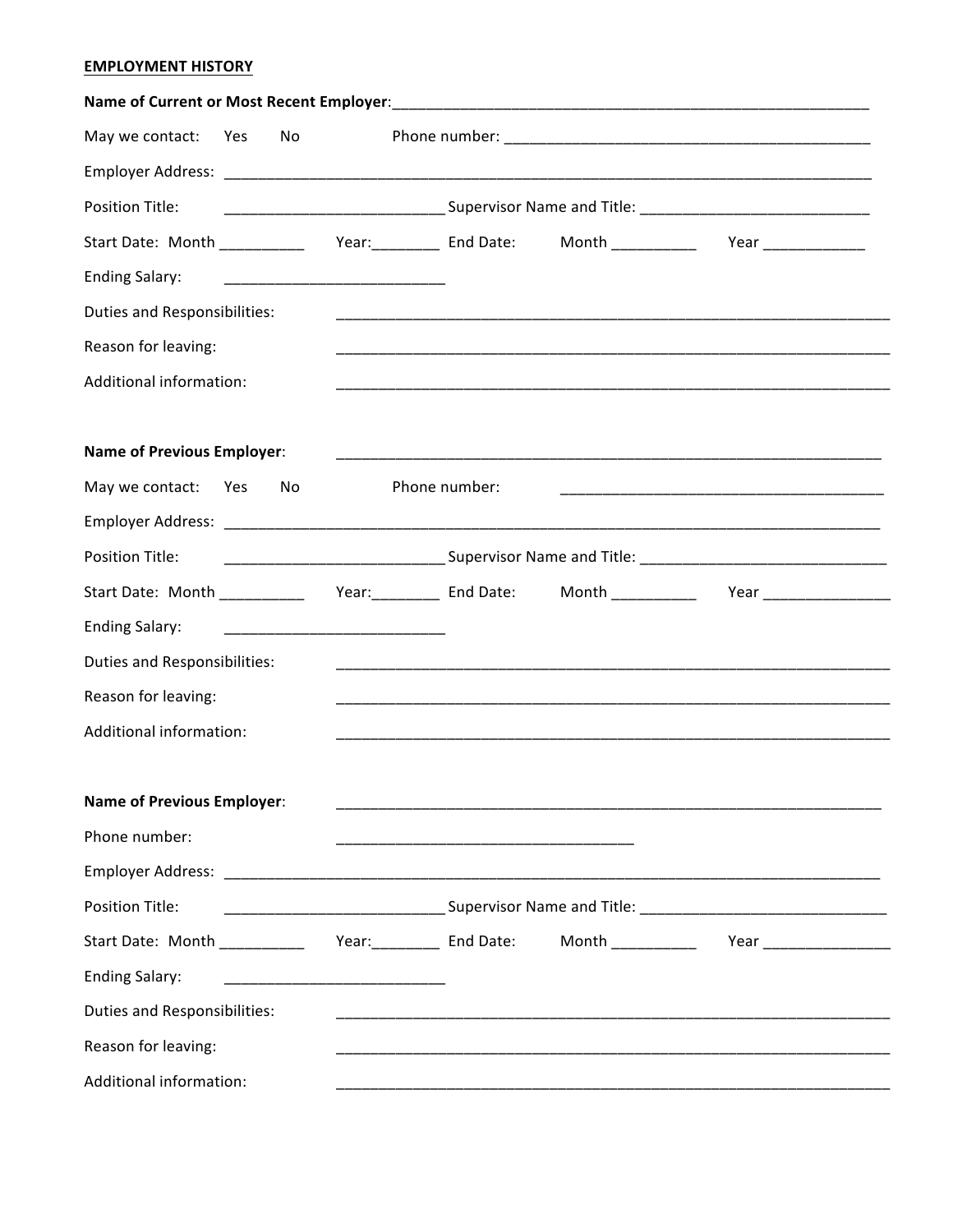#### **EDUCATION BACKGROUND**

| School               | Name / City | Year Completed | Graduated? | Diploma/Degree/Certification |
|----------------------|-------------|----------------|------------|------------------------------|
|                      |             |                | Yes or No  |                              |
| High School          |             |                |            |                              |
| College/University   |             |                |            |                              |
| Vocational/Technical |             |                |            |                              |
| Other                |             |                |            |                              |

# **RELATED SKILLS / CERTIFICATIONS**

Please list and/or describe any certifications, training or skills that you have which are directly related to the position for which you are applying.

Please describe the specific machines or equipment that you can operate that are directly related to the position for which you are applying.

| Are you CPR certified currently? (Circle one)                       | Yes | No. |
|---------------------------------------------------------------------|-----|-----|
| Are you first aid certified currently? (Circle one)                 | Yes | No. |
| Do you have a current Personal Training certification? (Circle one) | Yes | No. |

# **PROFESSIONAL REFERENCES (NOT RELATIVES / FRIENDS)**

| Name: | Relationship | Phone<br>the control of the control of the control of |
|-------|--------------|-------------------------------------------------------|
|       |              |                                                       |
| Name: | Relationship | Phone                                                 |
|       |              |                                                       |
| Name: | Relationship | Phone                                                 |
|       |              |                                                       |